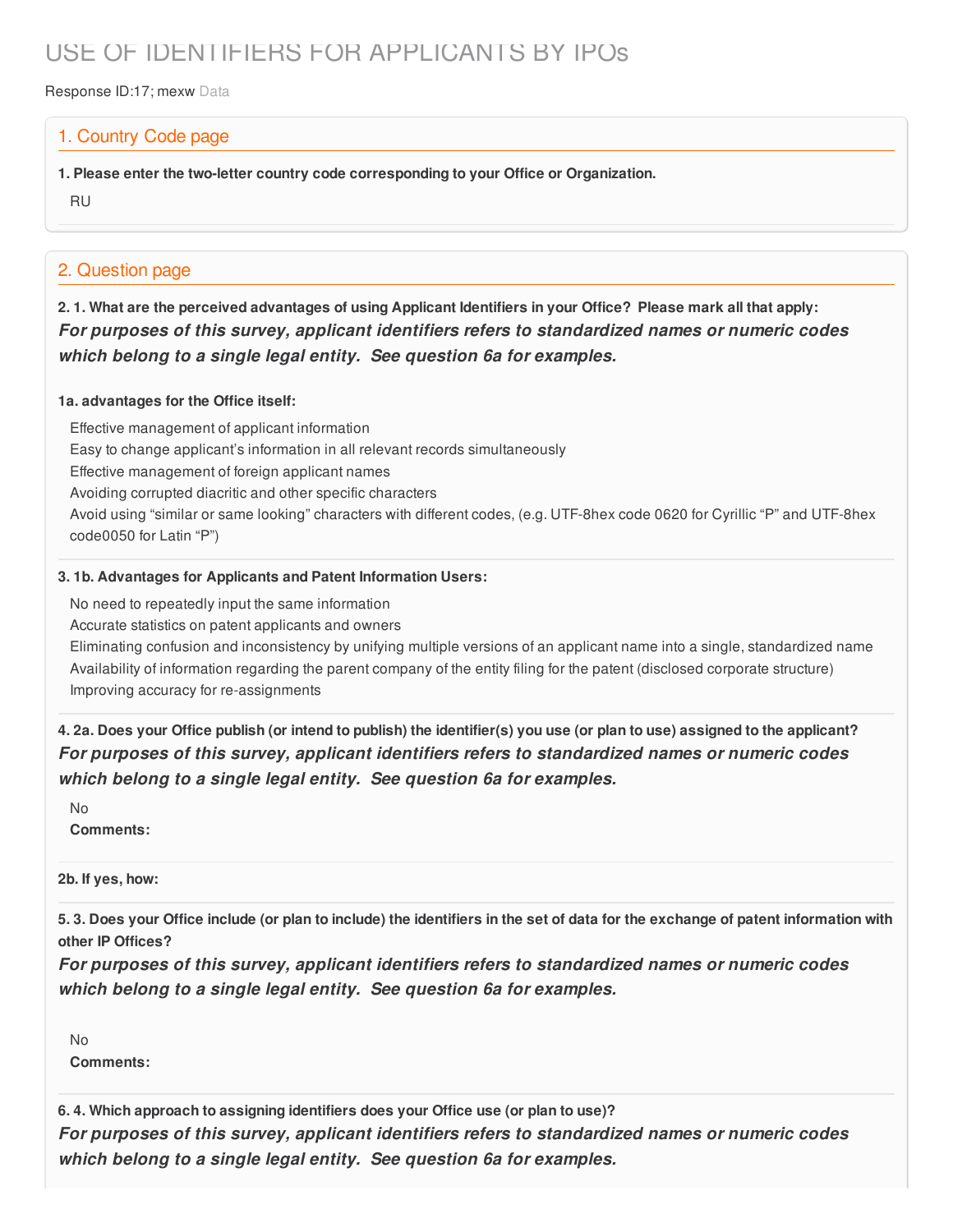Normative (code assigned by a national authority) Other. Please specify:: It is suggested to use a standardized name along with the code

### **7. 5. How does your Office ensure that an applicant has only one identifier?** *For purposes of this survey, applicant identifiers refers to standardized names or numeric codes which belong to a single legal entity. See question 6a for examples.*

In case of national applicants,: Tax number for individuals, copy from the register of legal entities for legal entities

#### **8. 6a. What information does your Office request in order to determine identifiers for national applicants?**

### *For purposes of this survey, applicant identifiers refers to standardized names or numeric codes which belong to a single legal entity. See question 6a for examples.*

Tax number Social security number Passport number Copy from the register of legal entities **Comments:** The following can be listed for Russian legal entities: Primary state registration number, taxpayer identification number, and tax registration reason code. The following can be listed for Russian individual entrepreneur: primary state registration number of individual entrepreneur, taxpayer identification number, tax registration reason code. The following can be listed for Russian individuals: taxpayer identification number, identification document, Insurance Number of Individual

Ledger Account (if applicable)

### **9. 6b. What information does your Office request in order to determine identifiers for foreign applicants?** *For purposes of this survey, applicant identifiers refers to standardized names or numeric codes which belong to a single legal entity. See question 6a for examples.*

Other. Please specify:: foreign entity code (if applicable), registration reason code (if applicable)

### 10.7a. Does your Office consider that a Global Identifier (GID) would be a desirable solution for applicant name **standardization?**

#### Not sure

**Comments:** In case if the office uses national numeric codes of the applicant when applying to International Bureau of WIPO (for Russian applicants - Primary state registration number, taxpayer identification number, Insurance Number of Individual Ledger Account) then the applicant can request to assign an international ID according to the WIPO standards by providing WIPO with its national ID.

#### **11. 7b. If yes, could you suggest how the GID should be established and maintained?**

12.7c. In case a GID is established, will your Office use both the GID and a national identifier at the same time, or will your **Office use the GID instead of a national identifier?**

Both GID and natinal codes

## **13.PART B - NO IDENTIFIER**

8a. If your Office does not use or does not intend to use identifiers for applicants, please explain why: *For purposes of this survey, applicant identifiers refers to standardized names or numeric codes*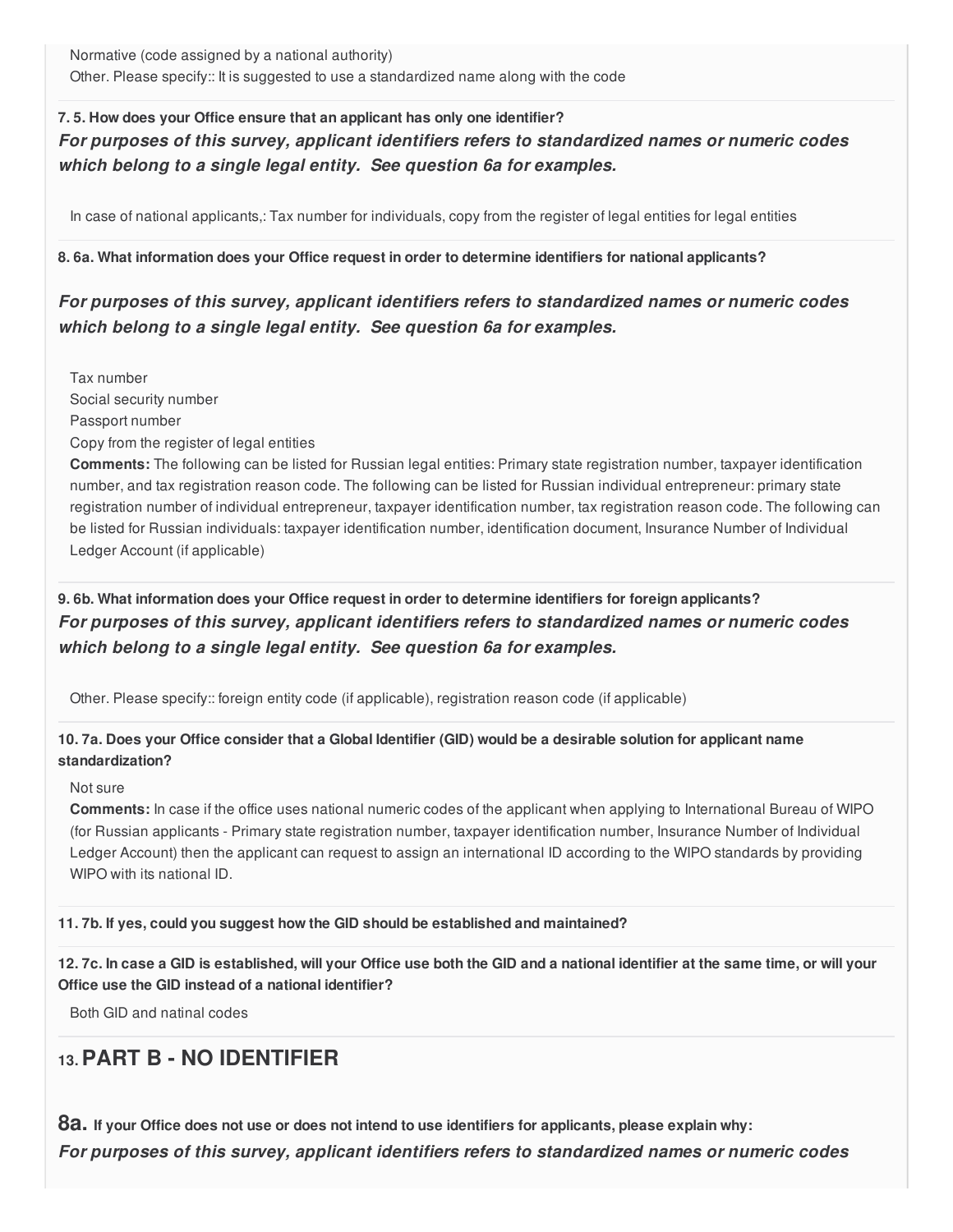*which belong to a single legal entity. See question 6a for examples.*

14.8b. Please describe any alternative approach to the use of identifiers that your office is using or contemplates using, including how that approach deals with issues of name ambiguity (misspellings, multiple spellings, different character sets, **etc):**

*For purposes of this survey, applicant identifiers refers to standardized names or numeric codes which belong to a single legal entity. See question 6a for examples.*

15.9. Please explain any drawbacks or legal complications your Office may have related to using identifiers: *For purposes of this survey, applicant identifiers refers to standardized names or numeric codes which belong to a single legal entity. See question 6a for examples.*

When using identifiers with regard to standardization (see note \*\* below question Q10) there may appear new difficulties with analysis of patent statistics, for example the same applicant (applicant with the same identifier) can be a citizen of several countries. When using identifiers and standardization it is prefered to use additional fields, describing the corporative structure.

The main challenge is to receive the identifier of foreign applicant.

**16. 10. Which of the following options would you consider for investigation in your Office?**

*[Note \* Normalization – correction of "trivial" errors (which leave the possibility of multiple name variants for one applicant)*

*\*\* Standardization – using one name variant for an applicant (which might not be the ultimate owner, as IP rights can be registered in the name of a subsidiary when the beneficiary is the parent company)]*

Please mark each option that you choose with (L: Low), (M: Medium) or (H: High) depending on the priority attributed **by your office.**

|                                                               | L: Low | M: Medium | H: High  |
|---------------------------------------------------------------|--------|-----------|----------|
| Use of identifiers                                            |        |           | $\times$ |
| Normalized* names                                             |        | X         |          |
| Use of "dictionaries" of patentee names by patent information |        |           |          |
| Use of standardized** names designated by applicants          | X      |           |          |

**Other. Please specify:**

17.11. What is your Office's desired outcome from the Name Standardization Task Force (set of recommendations, public **database, etc.)? Please explain:**

A set of rules and regulations as well as public database of GID

18.12. Where should the standardization effort be focused? For example, on internal systems in IPOs or for externally-held **IP databases?**

Development of internal systems for IP offices, and establishment of the public GID database under the aegis of WIPO

19.12a. Does your Office use (or plan to use) a computer algorithm for the normalization or standardization of applicant